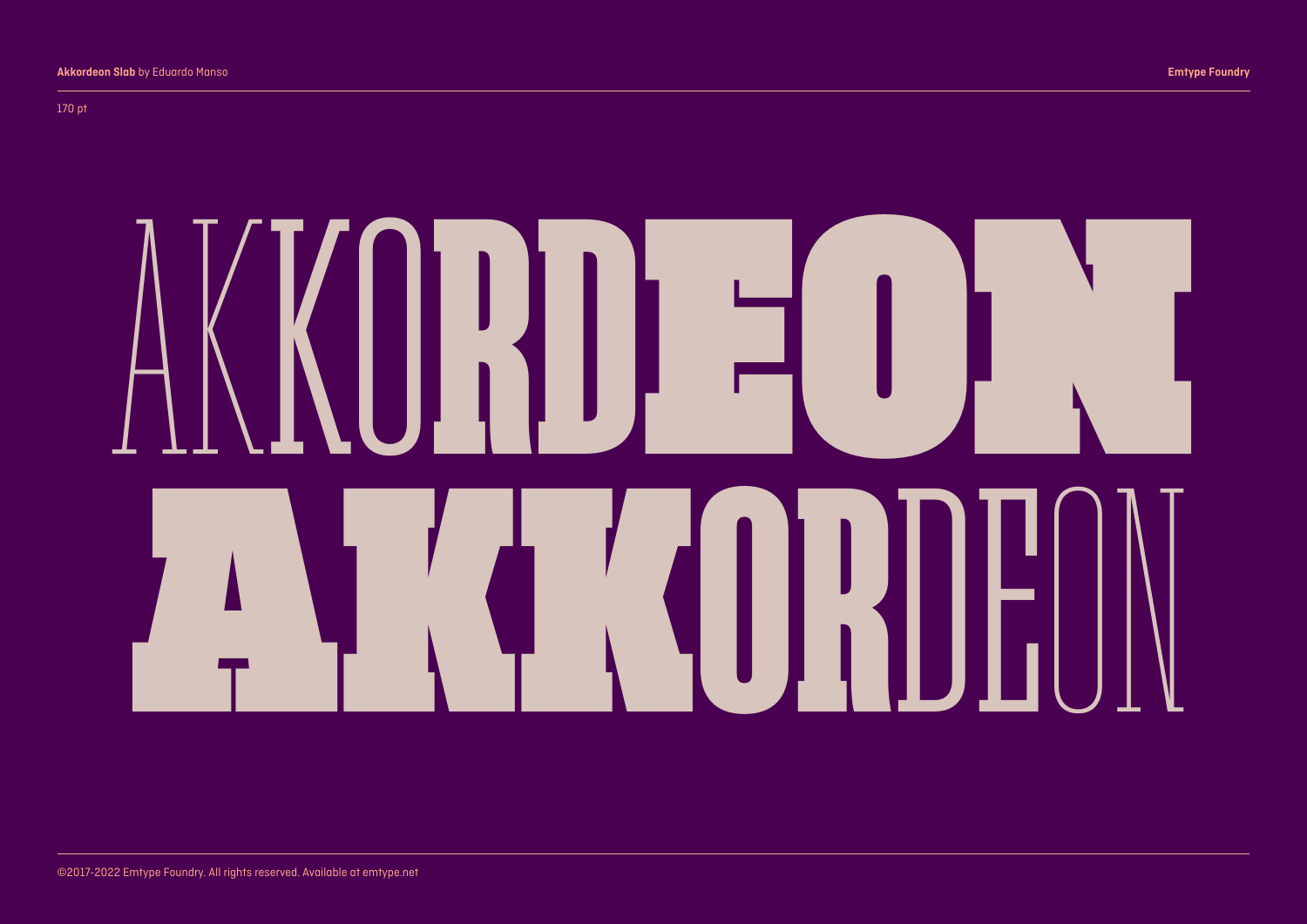Basic character set Fourteen 70 pt

## ABCDEFGHIJGLAM OPQRSTUVWXYZ abcdefghijklmn opqrstuvwxyz 0123456789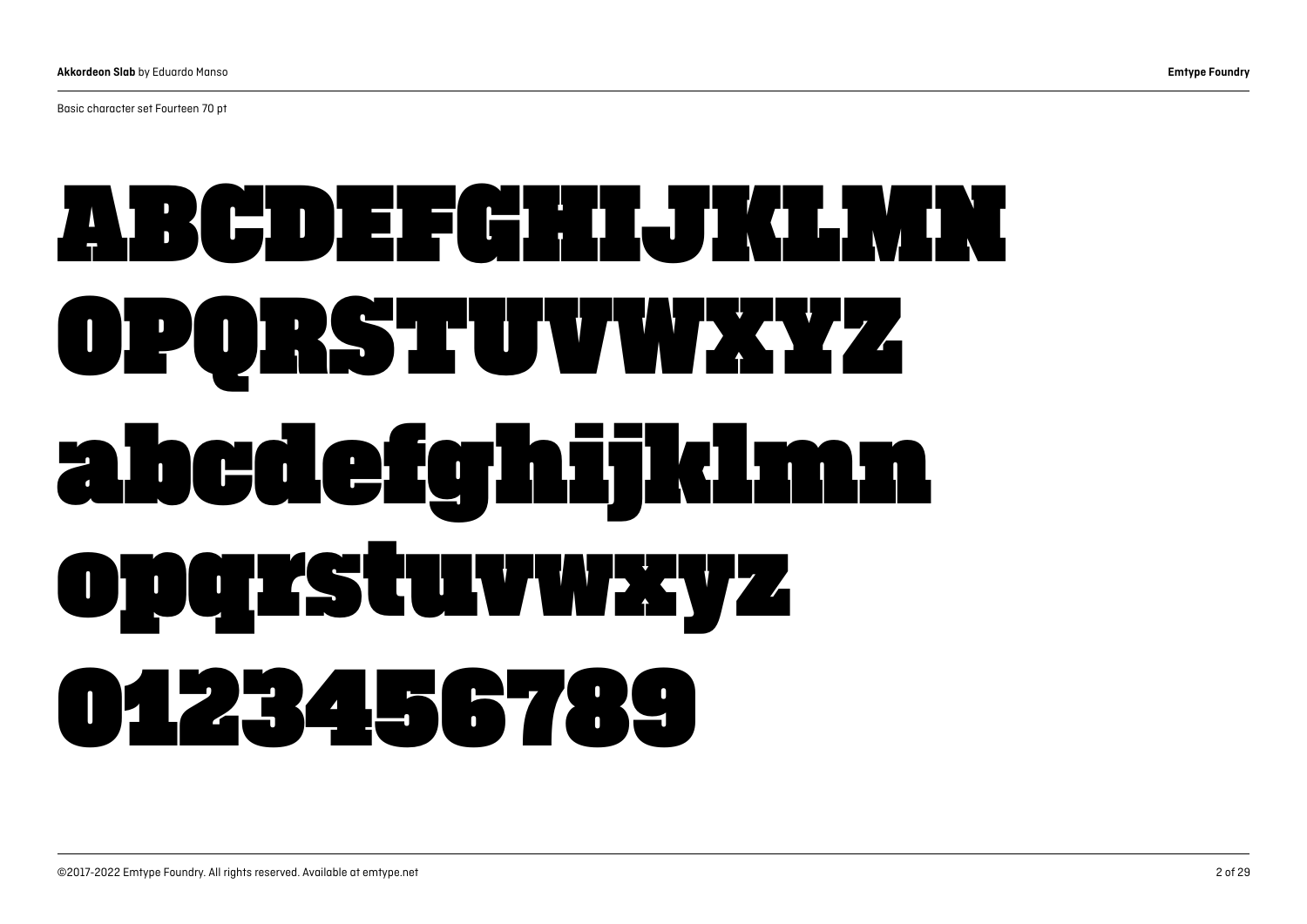Styles 60 pt

n<br>P I'MN Three Four **Five Six** Seven Eight Nine Ten Eleven Twelve Thirteen Fourteen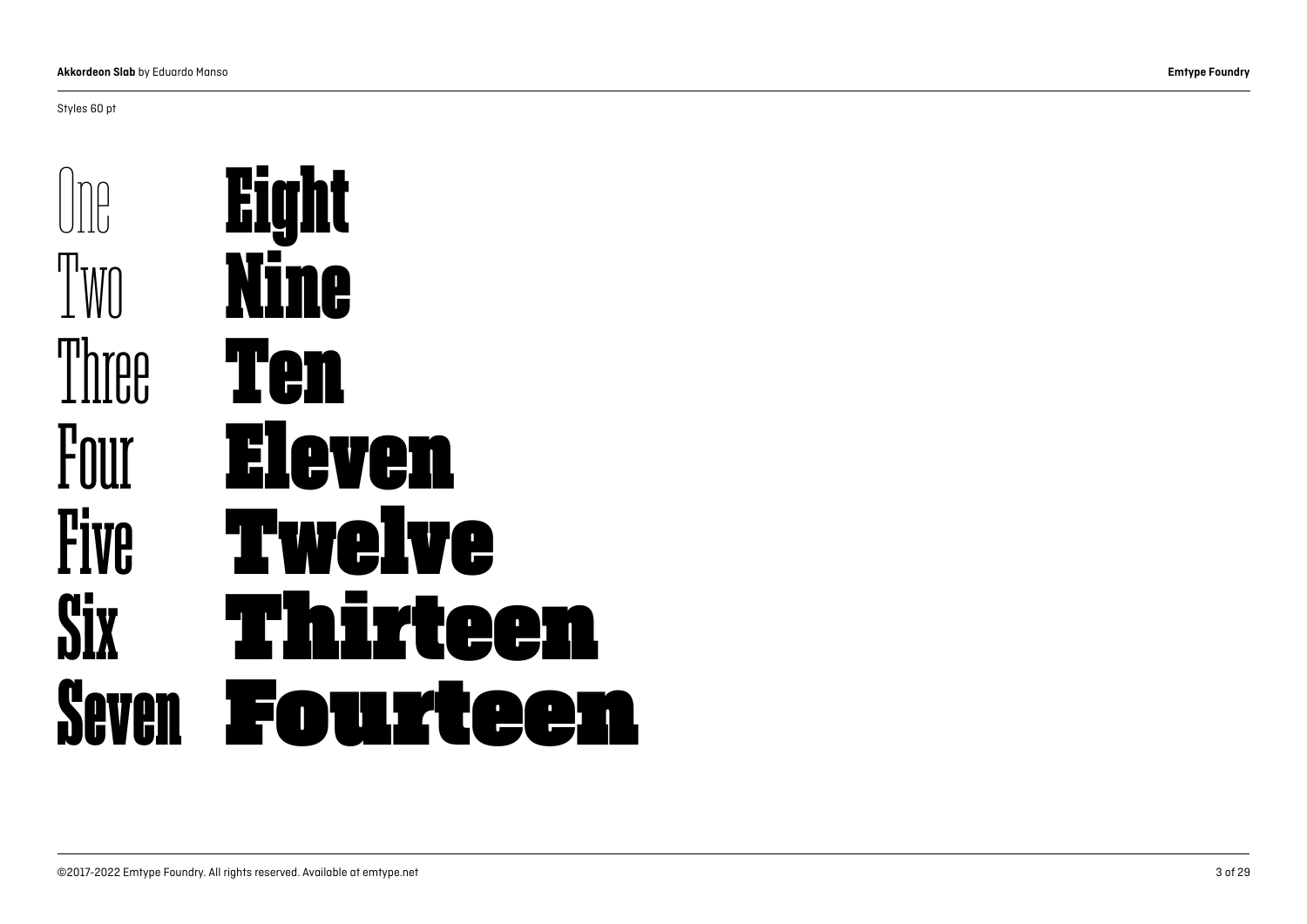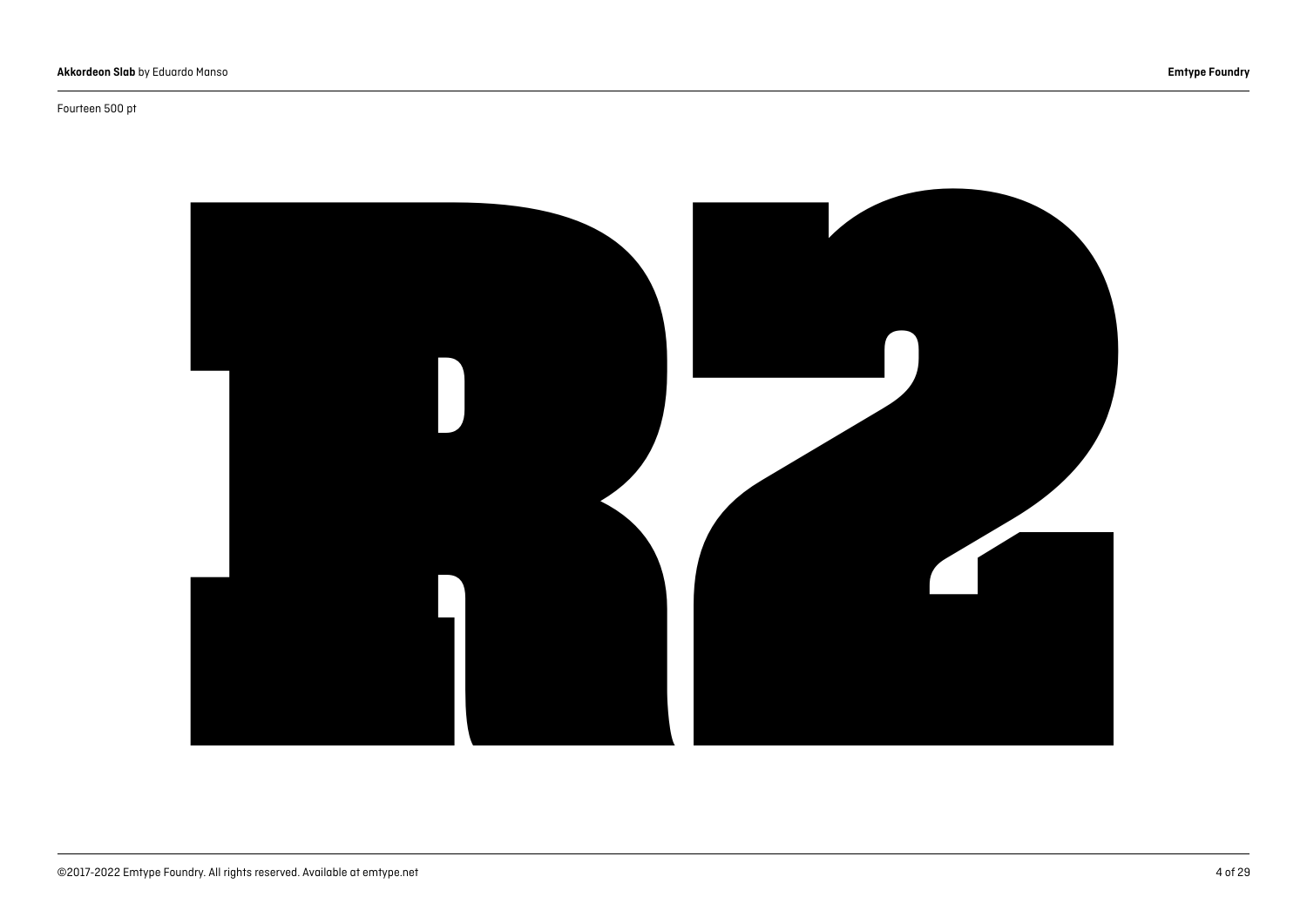Styles 62 pt

Magnetohydrodynamics Electroencephalogram Sphygmomanometer Thermodynamically Anagrammatically **Overcomplicated Preoccupations** Hypercholesterolaemia Compartmentalisation Sphygmomanometer **Greatgrandmothers** Singlemindedness Physiotherapists Timeconsuming Remunerative Tendentious Dichotomy Garrottes Panacea Orifices Display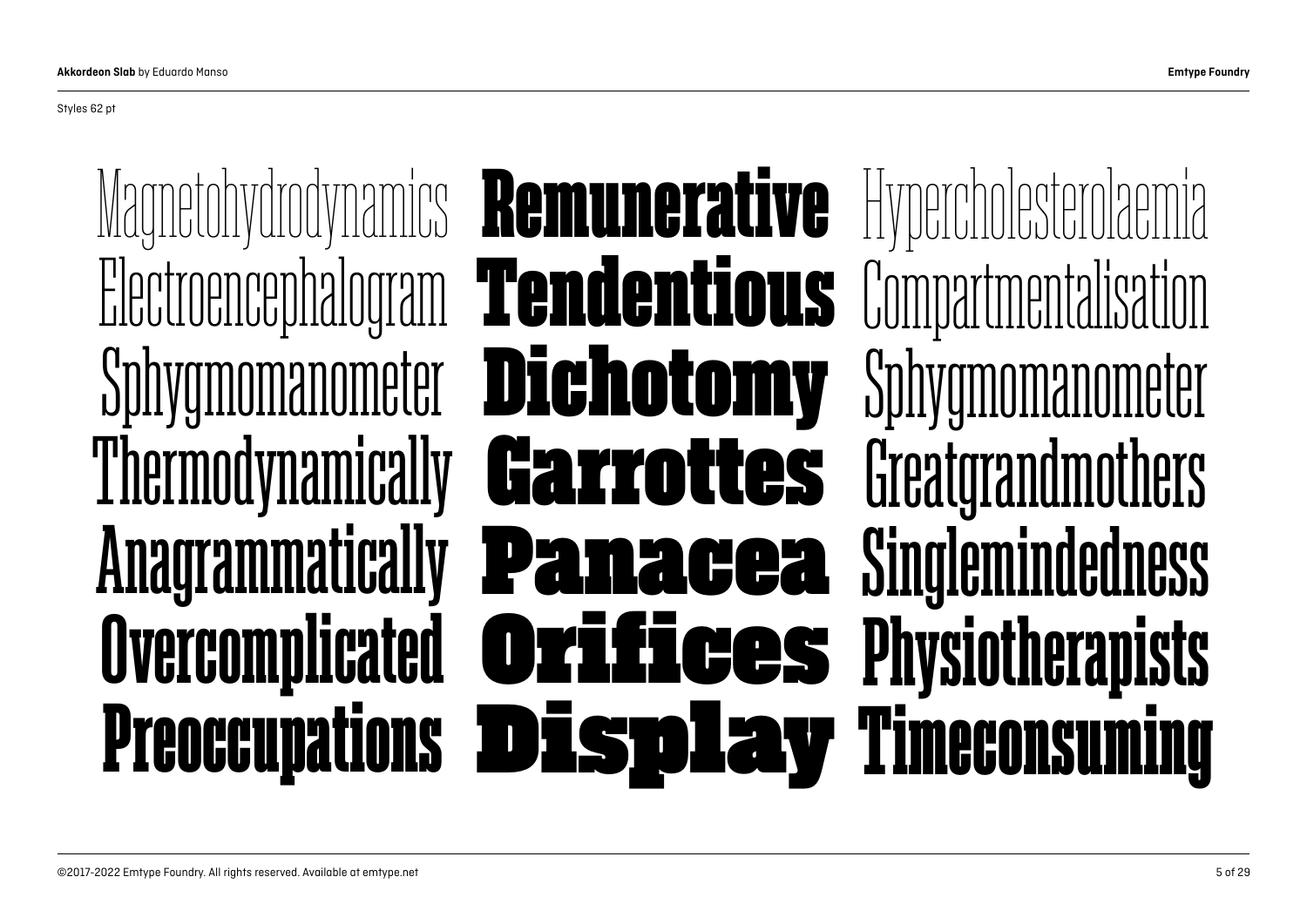#### Twelve 450 pt

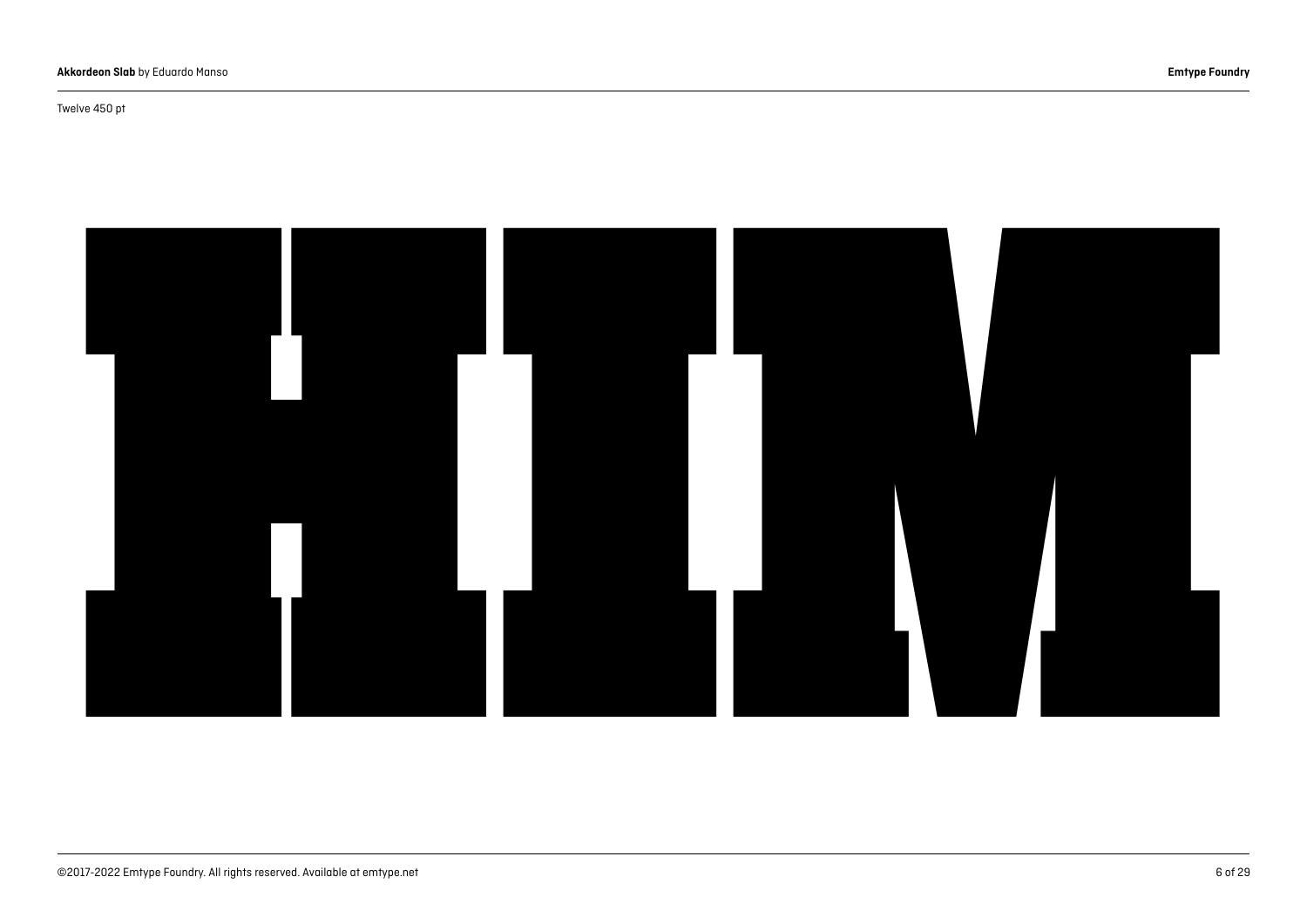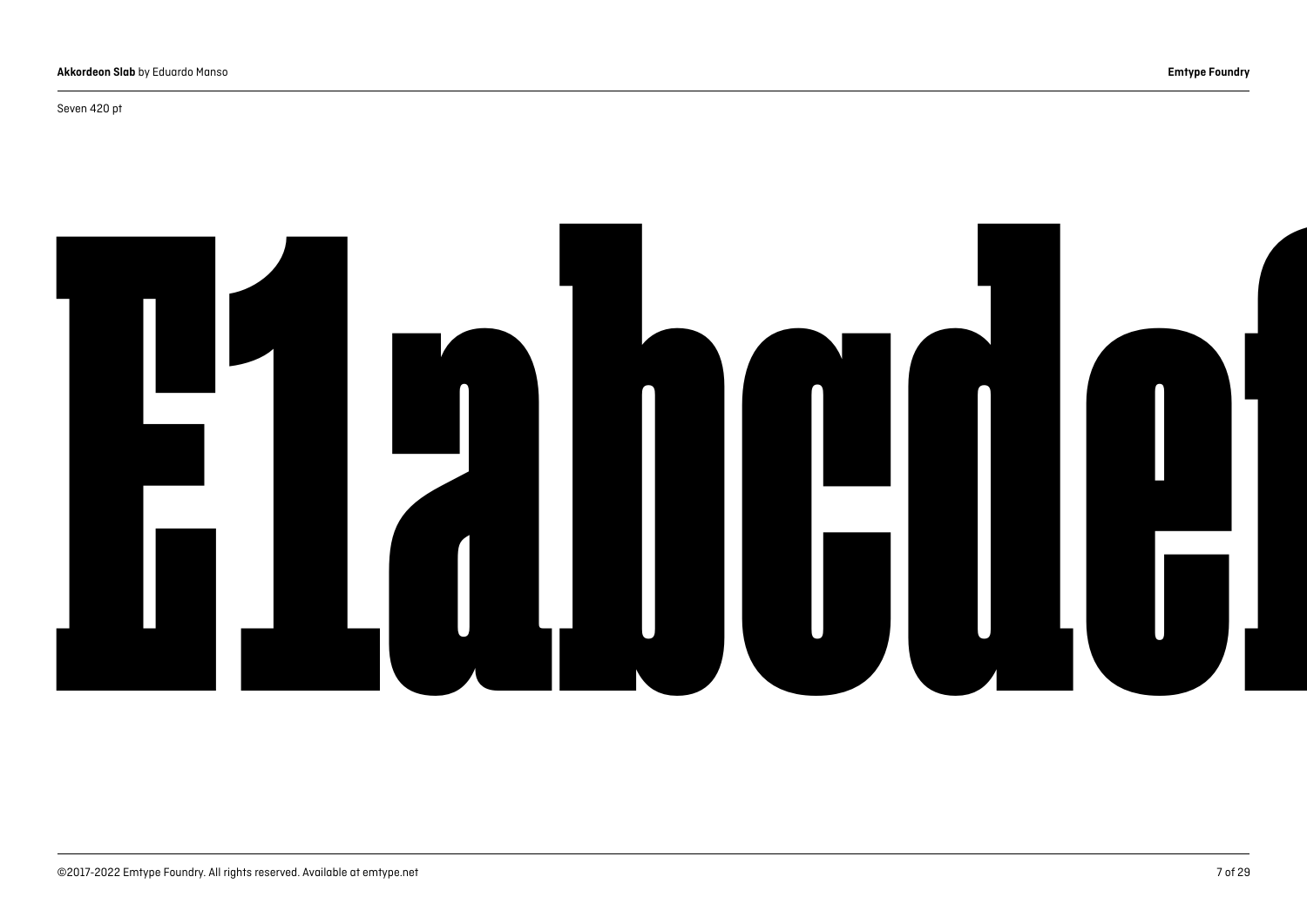#### One, Seven & Fourteen 345 pt

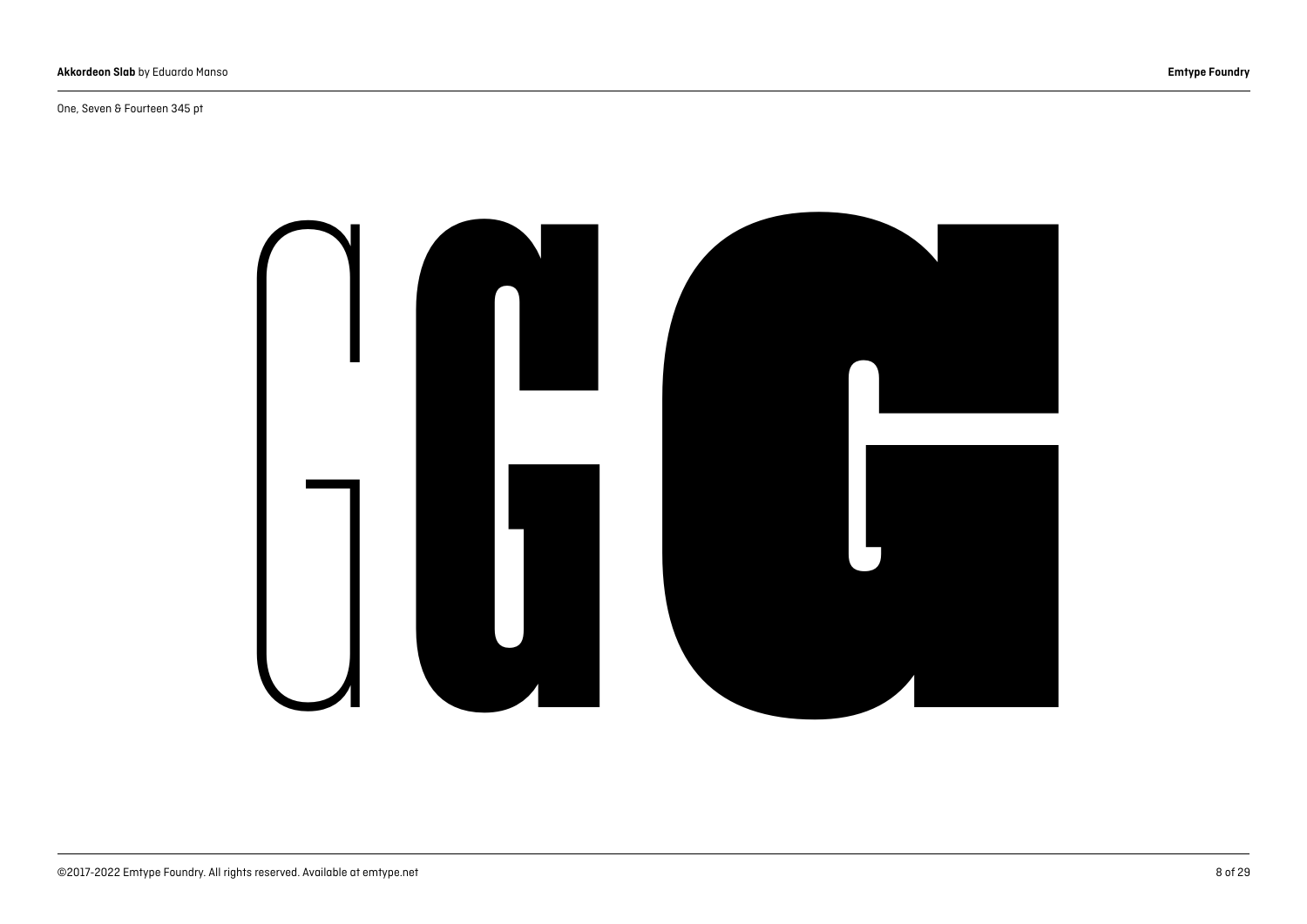## DDDDDD DDDDDDDDDDDDD DDDDDDDDDDDDDD DDDDDDDD eeeeeereeeeeeeeee hhhhhh hhhhhhhhhhhhhh hhhhhhhhhhhhhh hhhhhhhh nnnnnn nnnnnnnnnnnnnn nnnnnnnnnnnnnn nnnnnnnn bbbbbb bbbbbbbbbbbbbb bbbbbbbbbbbbbb bbbbbbbb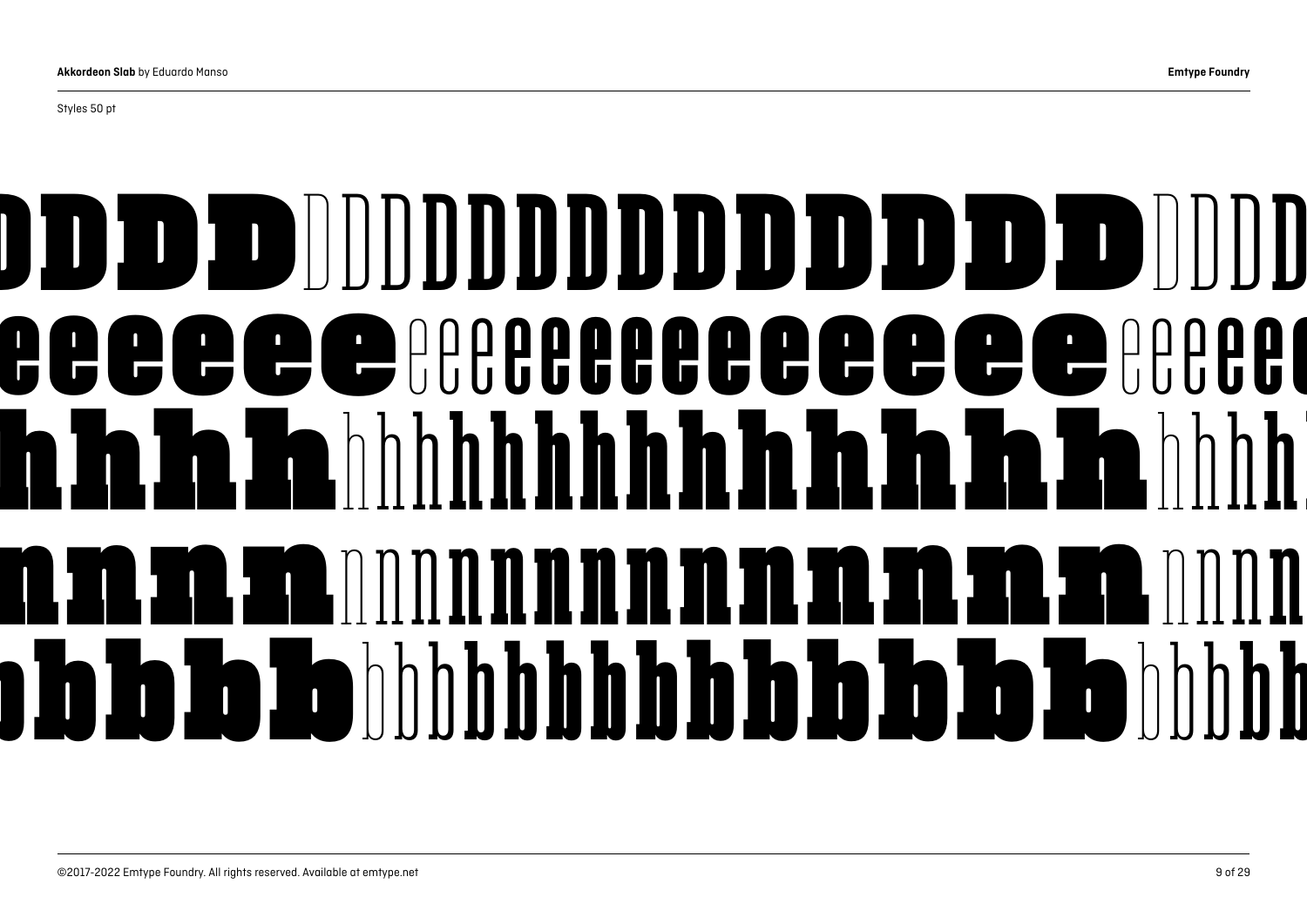#### Thirteen 215 pt

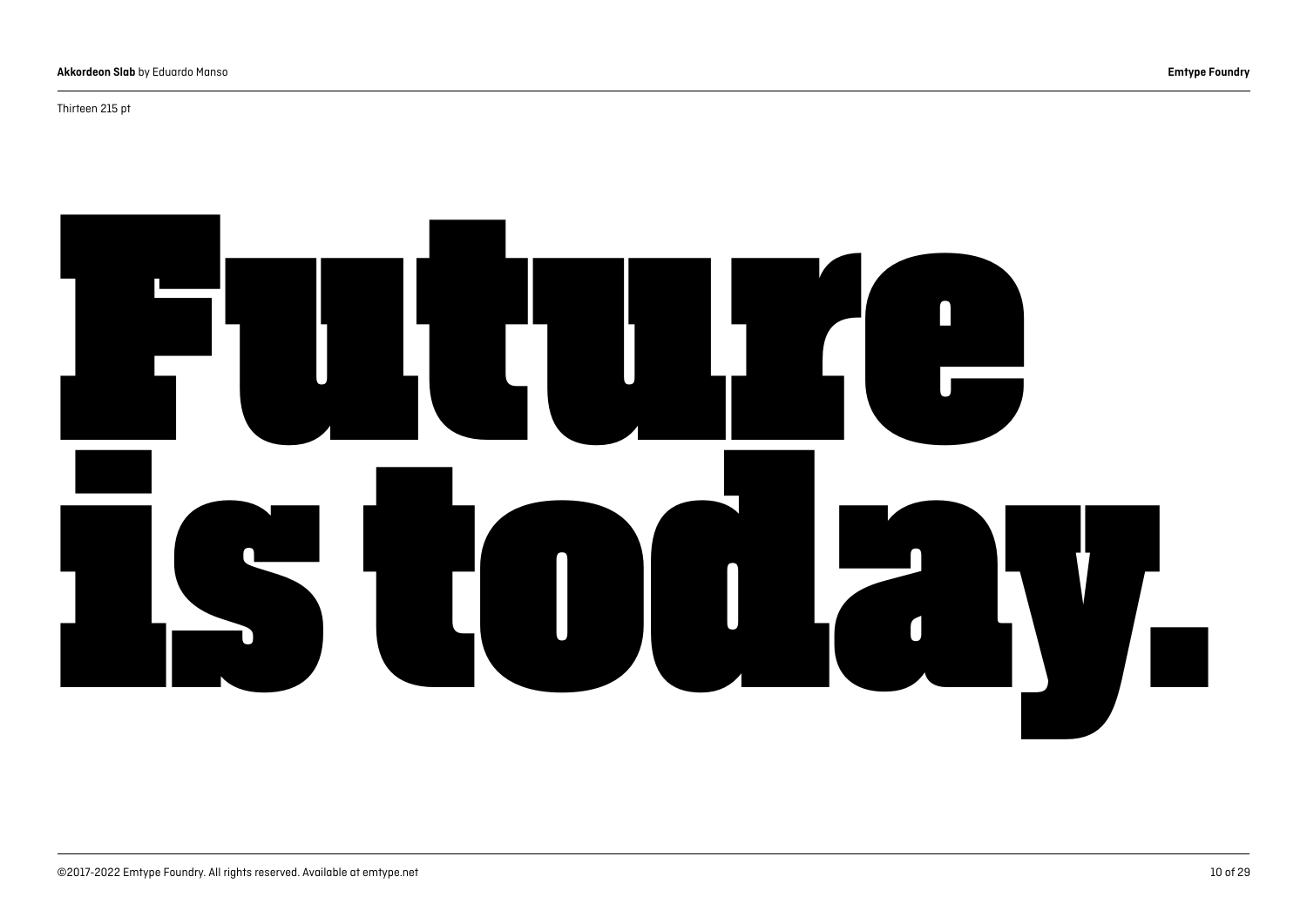One & Twelve 170 pt

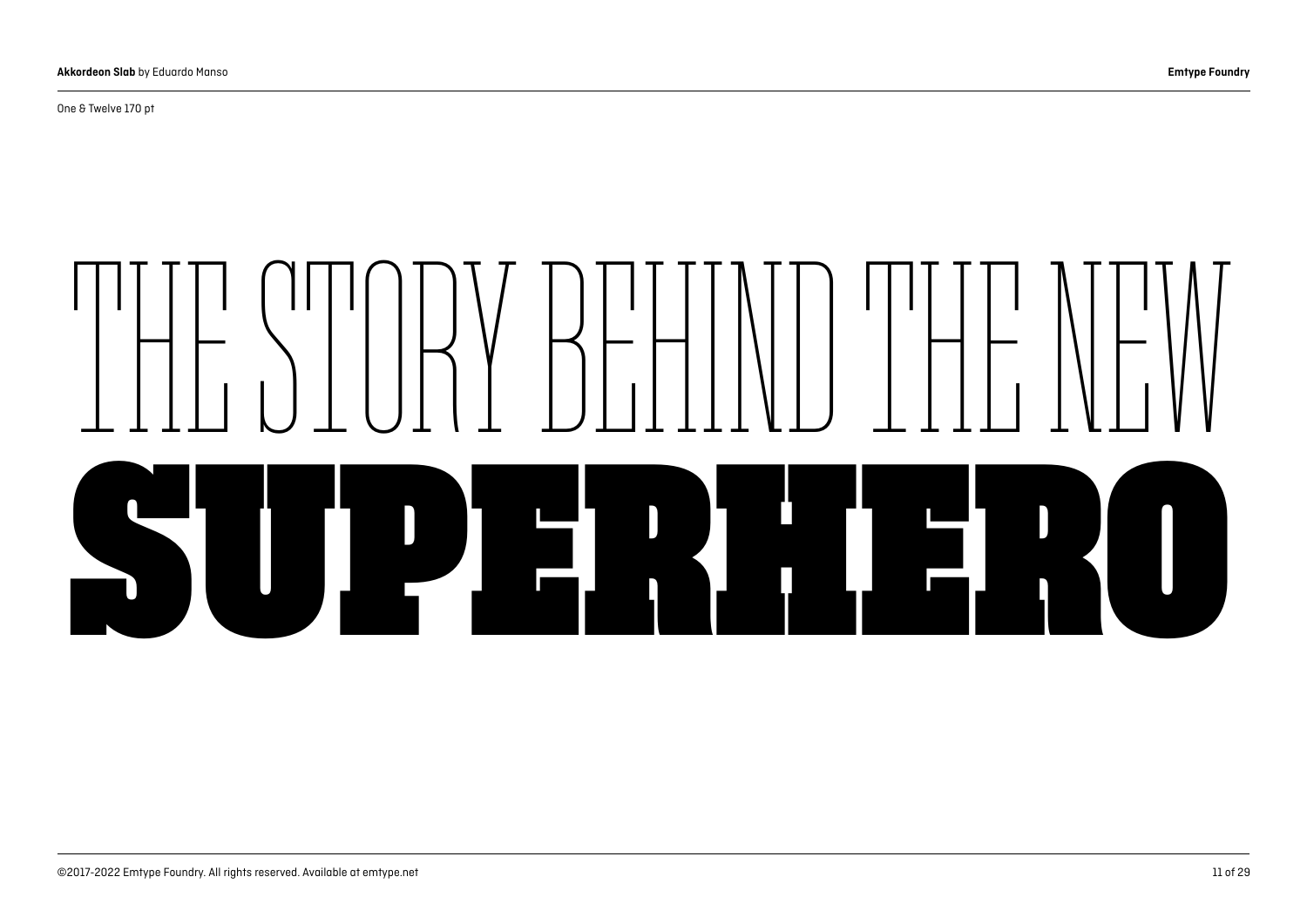One, Seven & Fourteen 75 pt

### Cinnamon is a [spice](https://en.wikipedia.org/wiki/Spice) obtained from the inner bark of several tree speci used in both sweet and savoury food dishes. The term cinna refers to its mid brown colours it is sometimes to be true, but the most of all. **Internat** ommerce is derived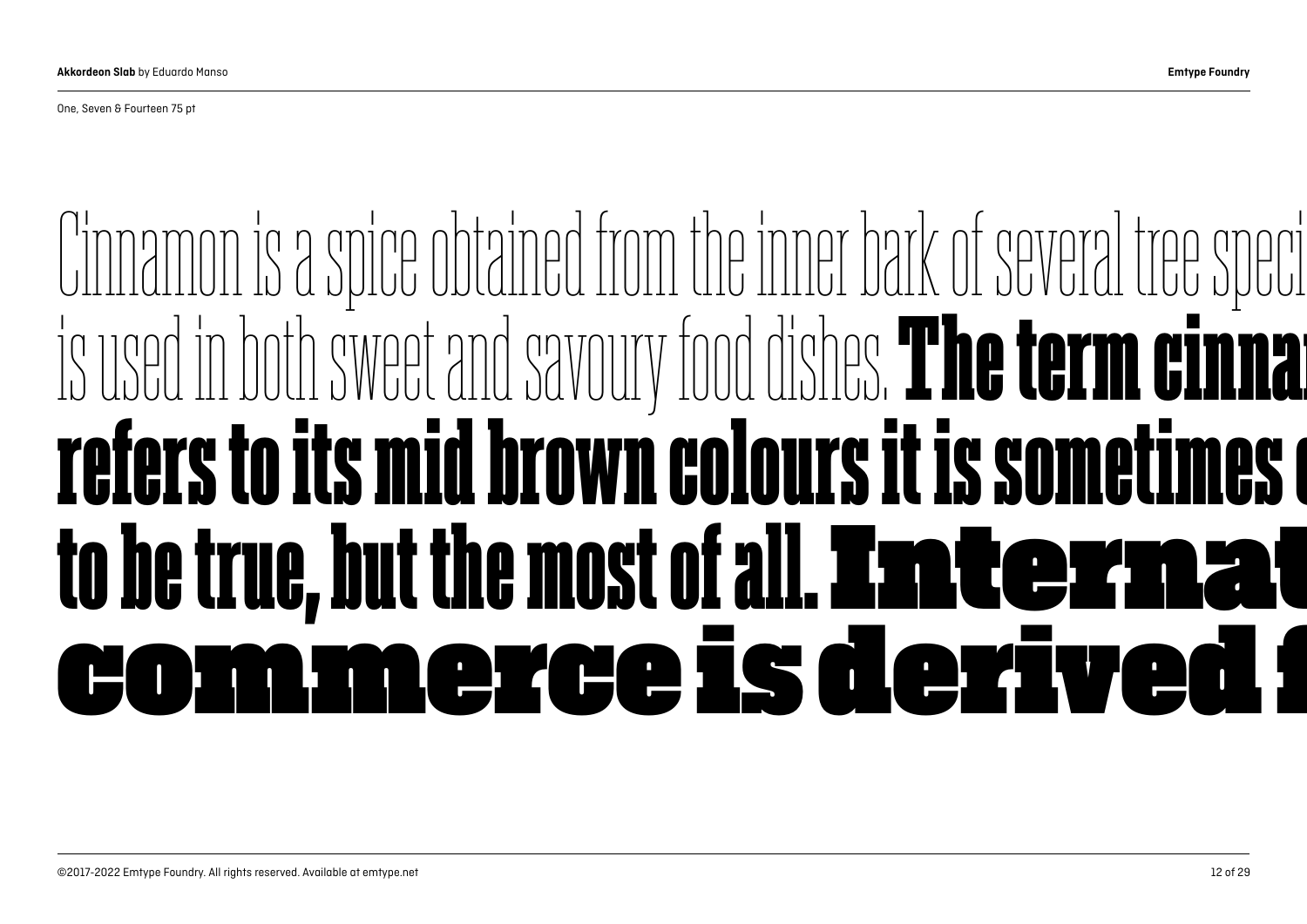

90 pt

## The sun shone, having no alternative, the nothing new

48 pt

E MEN GET THE WORLD, SOME MEN GET EX LAWYERS Many years later, as he faced firing squad, Colonel Aureliano Buendia was to remember that distant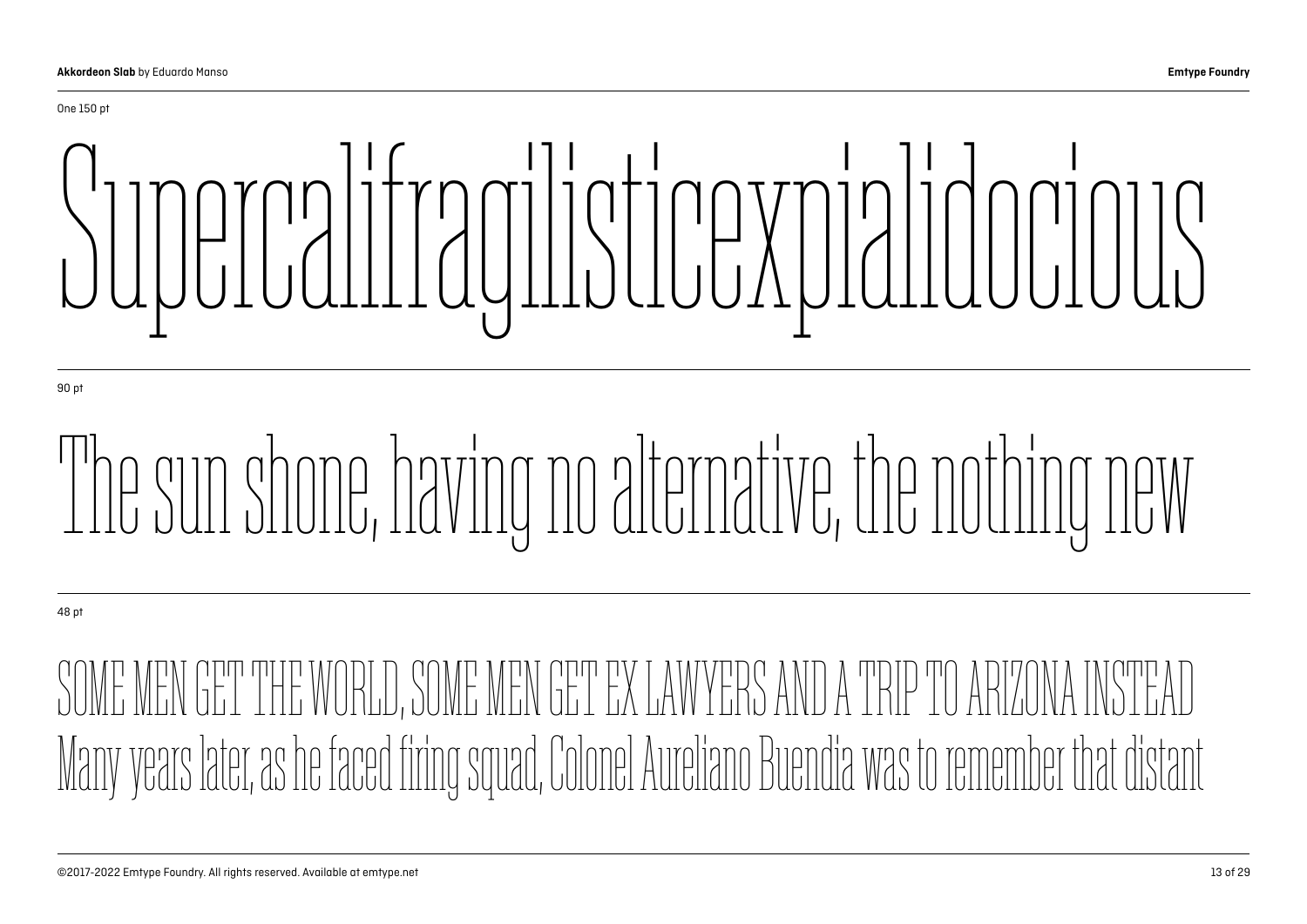# 23 new players for the team

90 pt

## Understand how the whole news business is

48 pt

ENG WITH SHEEN AND 24 OTHER SMITHSONIAN PROGRAMS STREAMING IN J Says nothing at all, but simply stares upward into the dark sky and watches, with bright eyes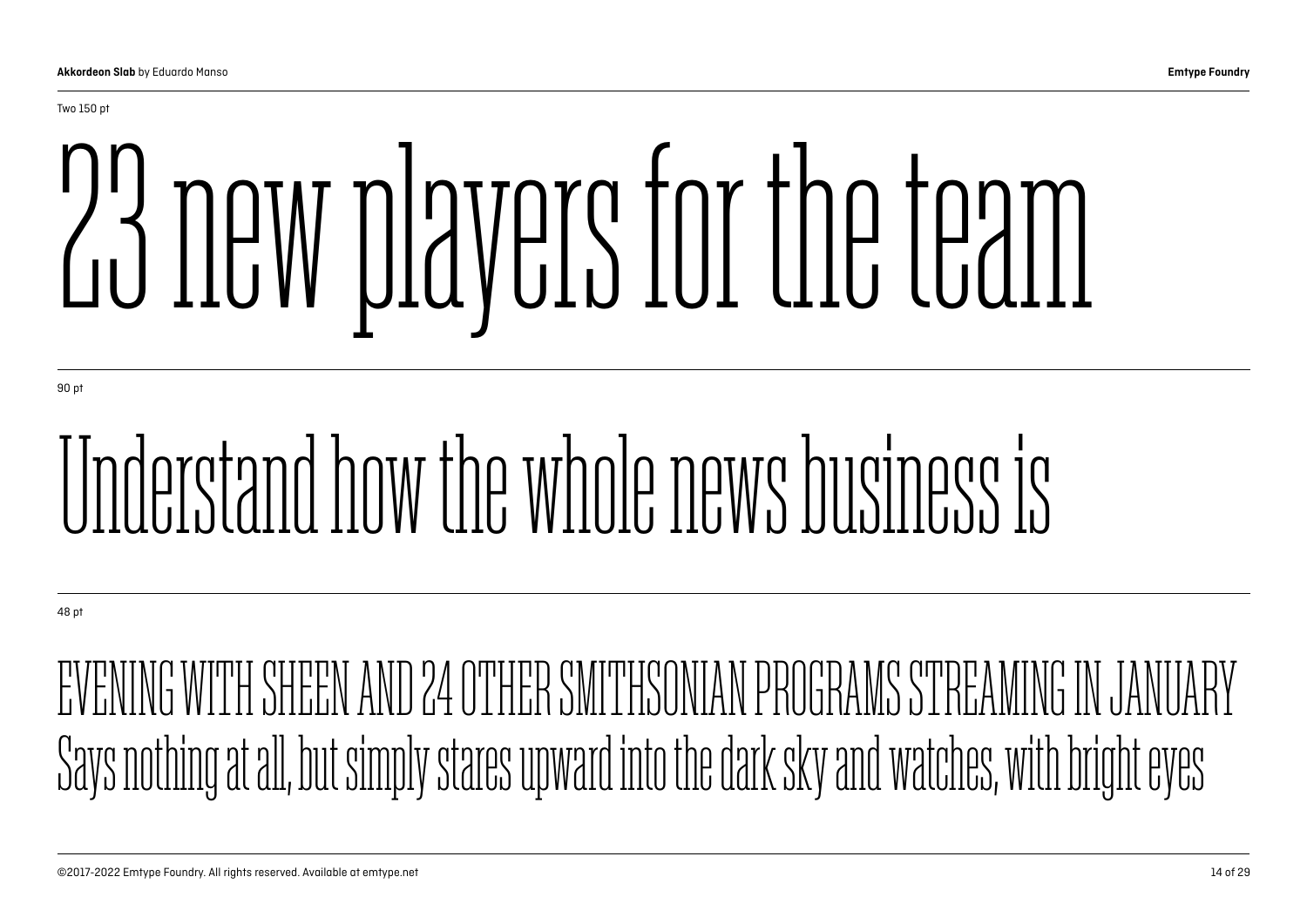# On this day in August 1847

90 pt

## Perhaps it was freedom itself that choked her

48 pt

#### PEOPLE WHO WERE NOT IN THE PAPERS. WE LIVED IN THE BLANK WHITE SPACES The Way Americans Remember the Blackwell sisters shortchanges their legacy today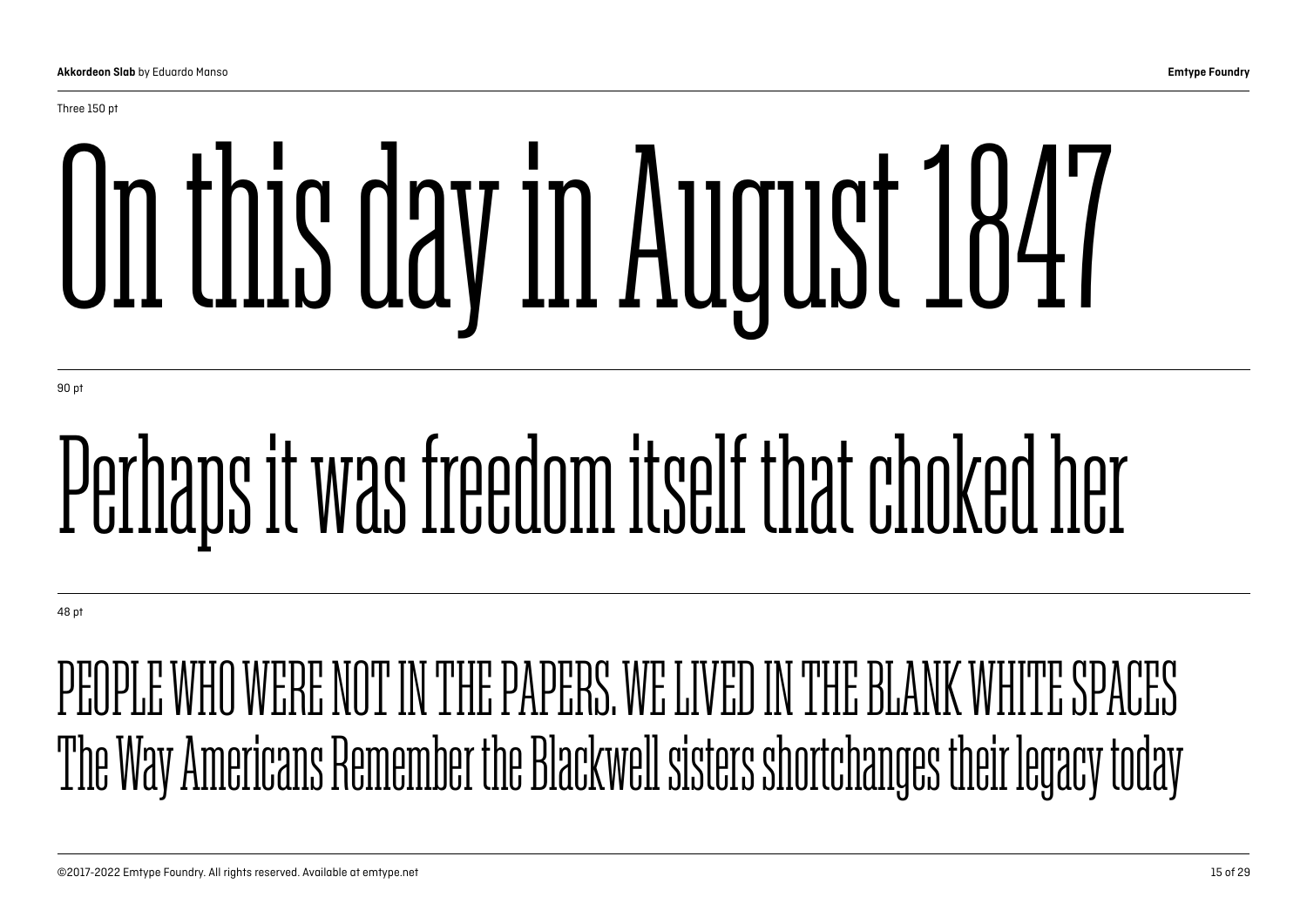Four 150 pt

# Rise of economy in 2035

90 pt

## Now you forget what you want to remember

48 pt

### SINGLE MAN IN POSSESSION OF A GOOD FORTUNE, MUST BE IN WANT OF A WIFE Sounds plausible enough tonight, but wait until tomorrow, wait for common sense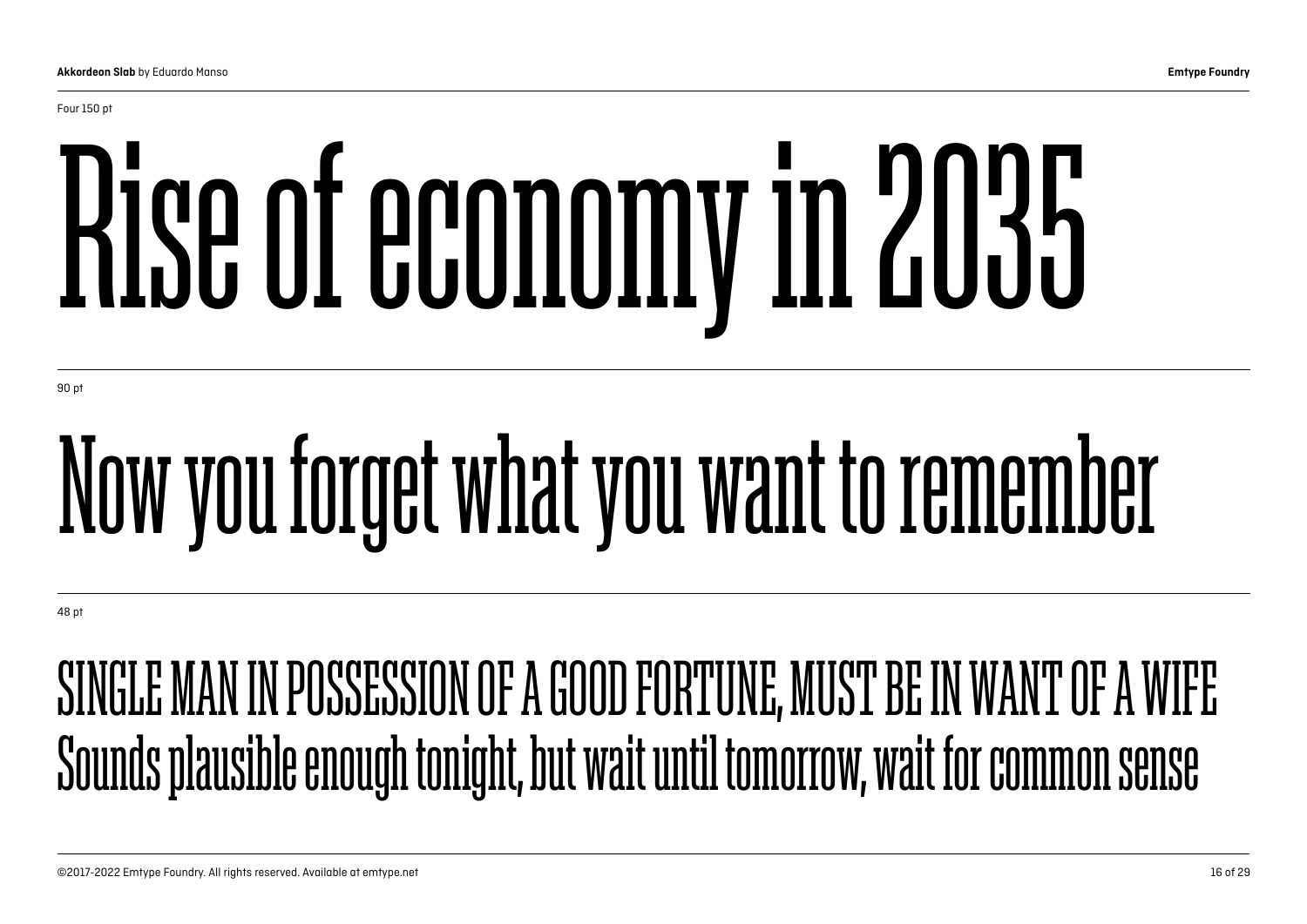# Dallas won the final cup

90 pt

## Most surprising optical illusions of the year

48 pt

### HUMANITY IS WON BY CONTINUING TO PLAY IN FACE OF CERTAIN DEFEAT Burn like fabulous yellow roman candles exploding like spiders across stars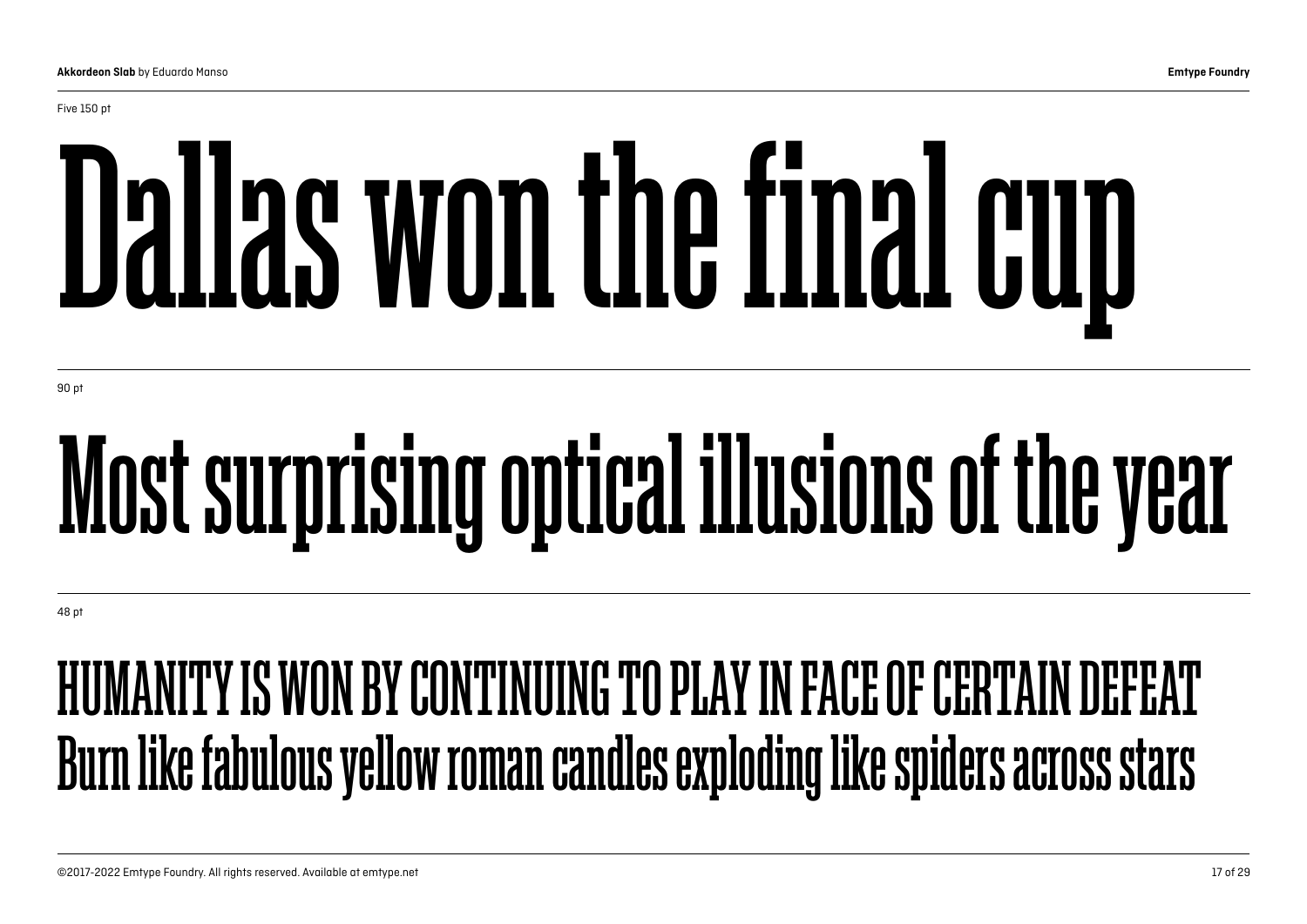# The new model for 240€

90 pt

Six 150 pt

## A screaming comes across the sound

48 pt

### BOTH ARTISTS USE PORTRAITURE AND PERFORMANCE TO EXPLORE It's much better to do good in a way that no one knows anything about it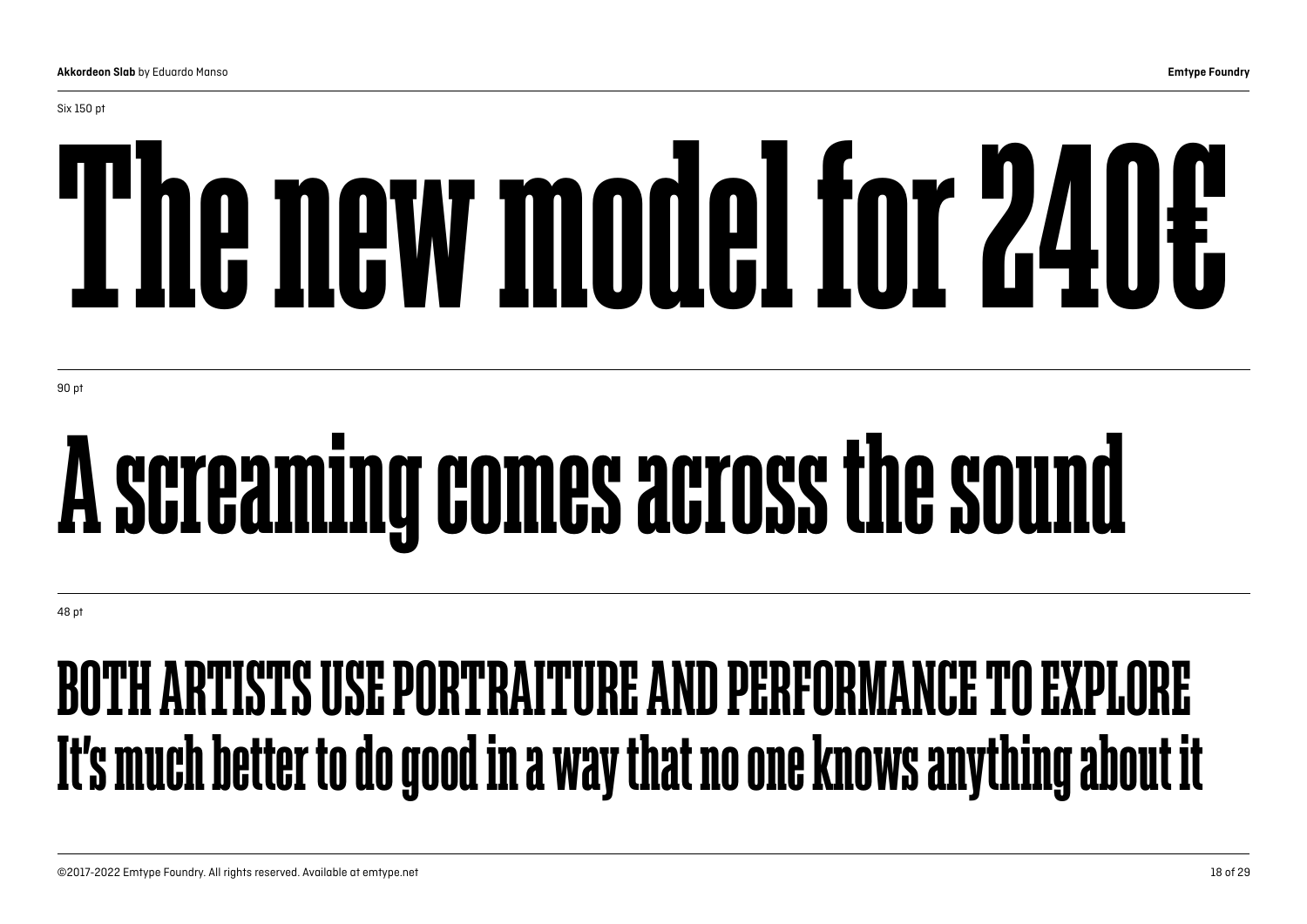Seven 150 pt

# Historical refinement

90 pt

## Located 36 km from the Crotone city

48 pt

### ARCHAEOLOGICAL EXCAVATIONS HAVE DISCOVERED ARTEFACTS The art of goldsmithery still preserves all traditions from antiquity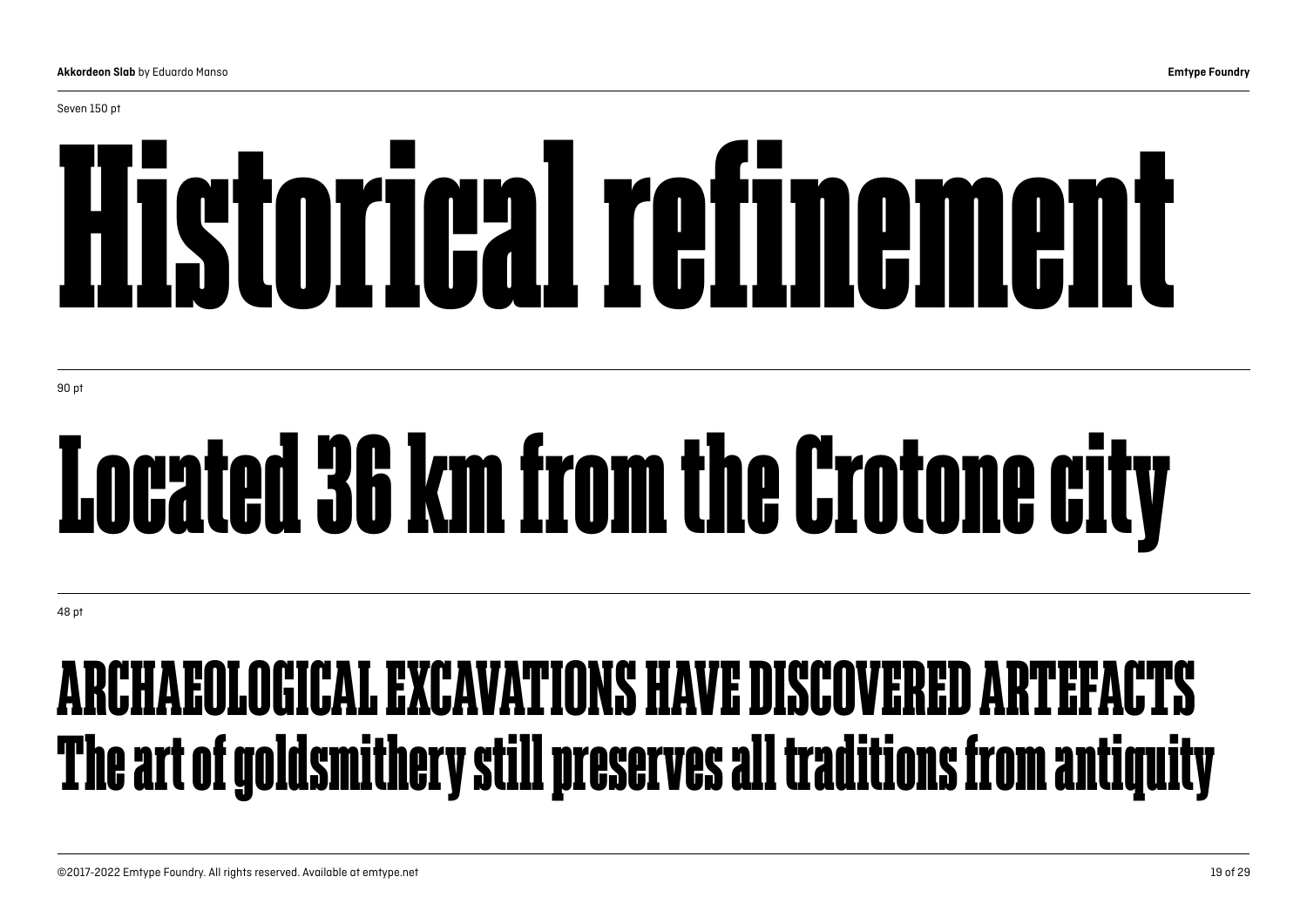# NASA headquarters

90 pt

## Marveled in a 1970 interview

48 pt

### AFRICAN AMERICAN WOMAN AERONAUTICAL ENGINEER The musician who put New Orleans jazz on the global map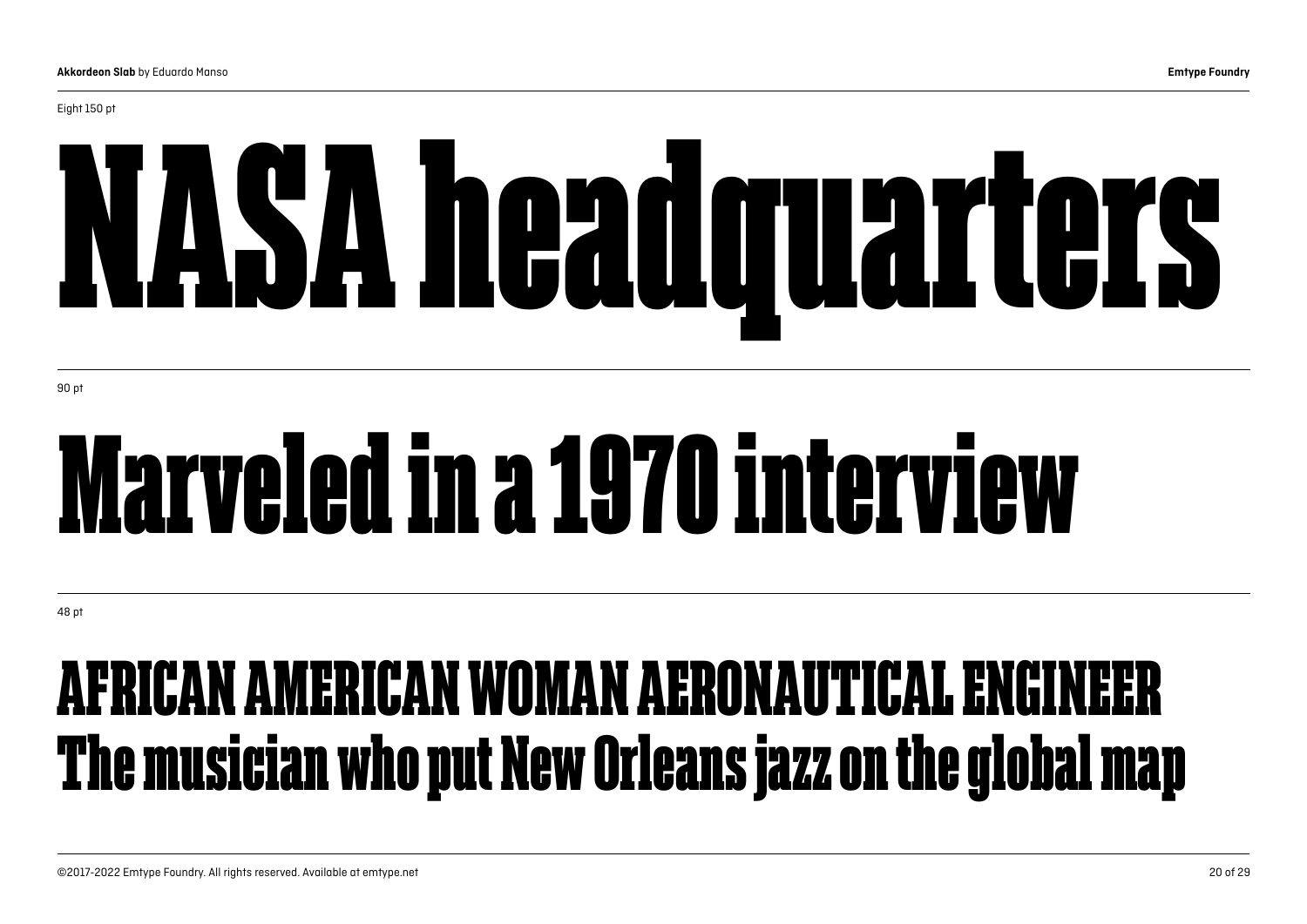Nine 150 pt

# Christmas 1876

90 pt

## Look to the southeast horizon

48 pt

### MERCURY JUPITER SATURN VERY CLOSE TOGETHER They may not be big names, but they were true jazz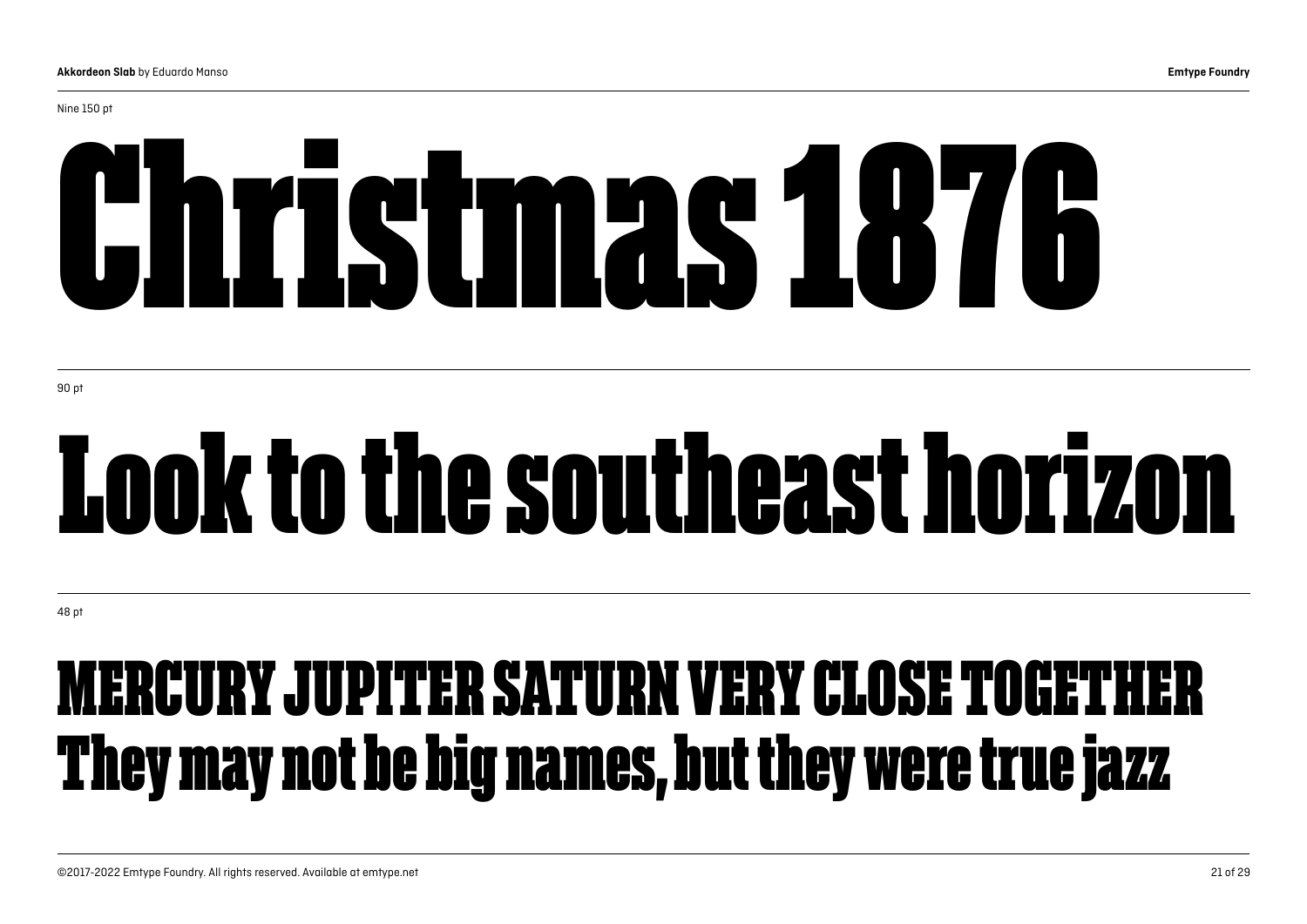# Rolling Stones

90 pt

Ten 150 pt

## Began in the 1920 decade

48 pt

### CLASSIC FURNITURE OF BRIANZA DISTRICT Followed by the phenomenon of urbanisation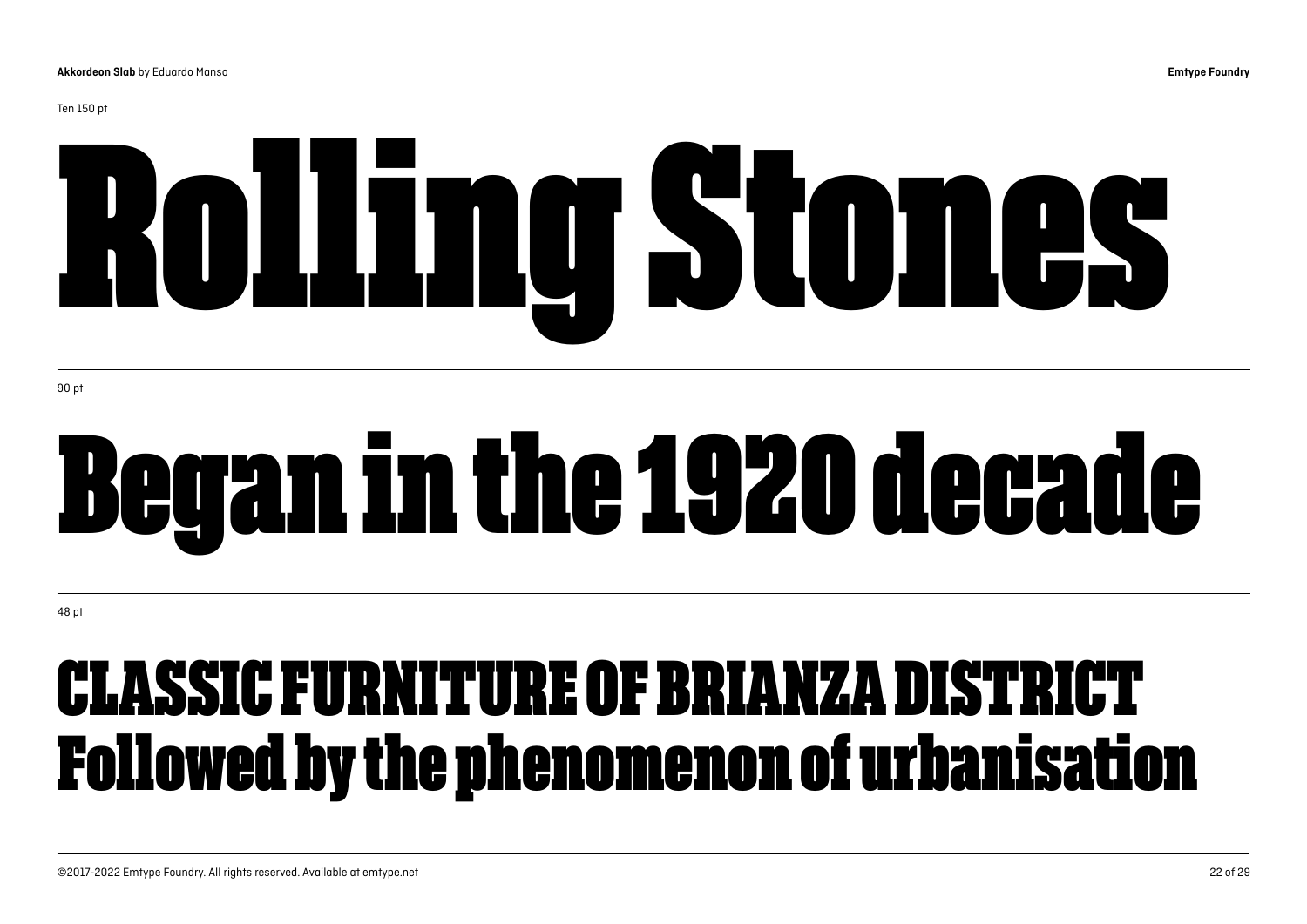#### Eleven 150 pt

# Lionel Andrés

## Award created in 1964

48 pt

### ESTABLISHED ITSELF AS A DESIGN HUB One of the oldest buildings in Melbourne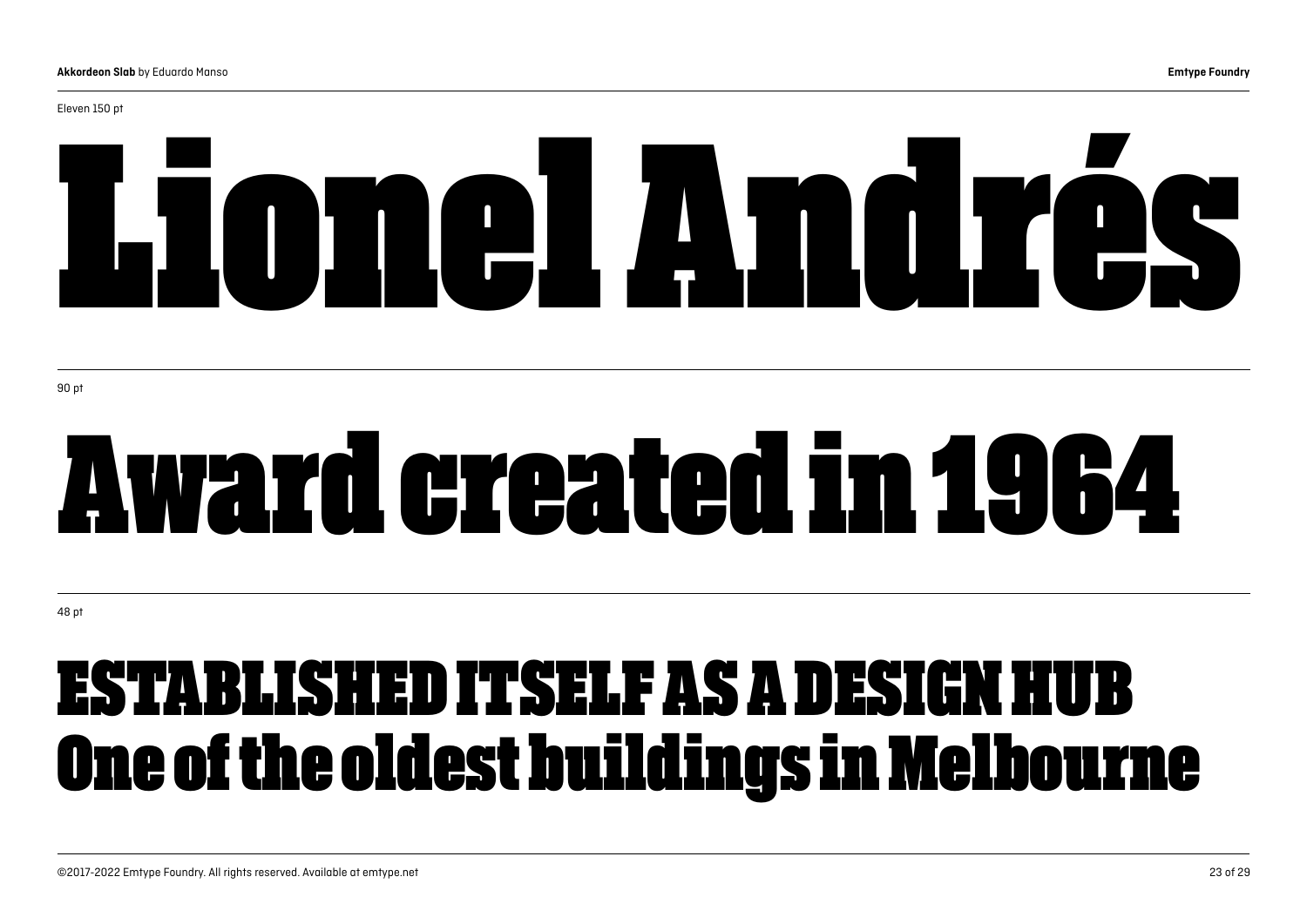#### Twelve 150 pt

# 1970 classic

## Rain made me smile

48 pt

### NO ONE KNOWS ANYTHING ABOUT IT And the clocks were striking thirteen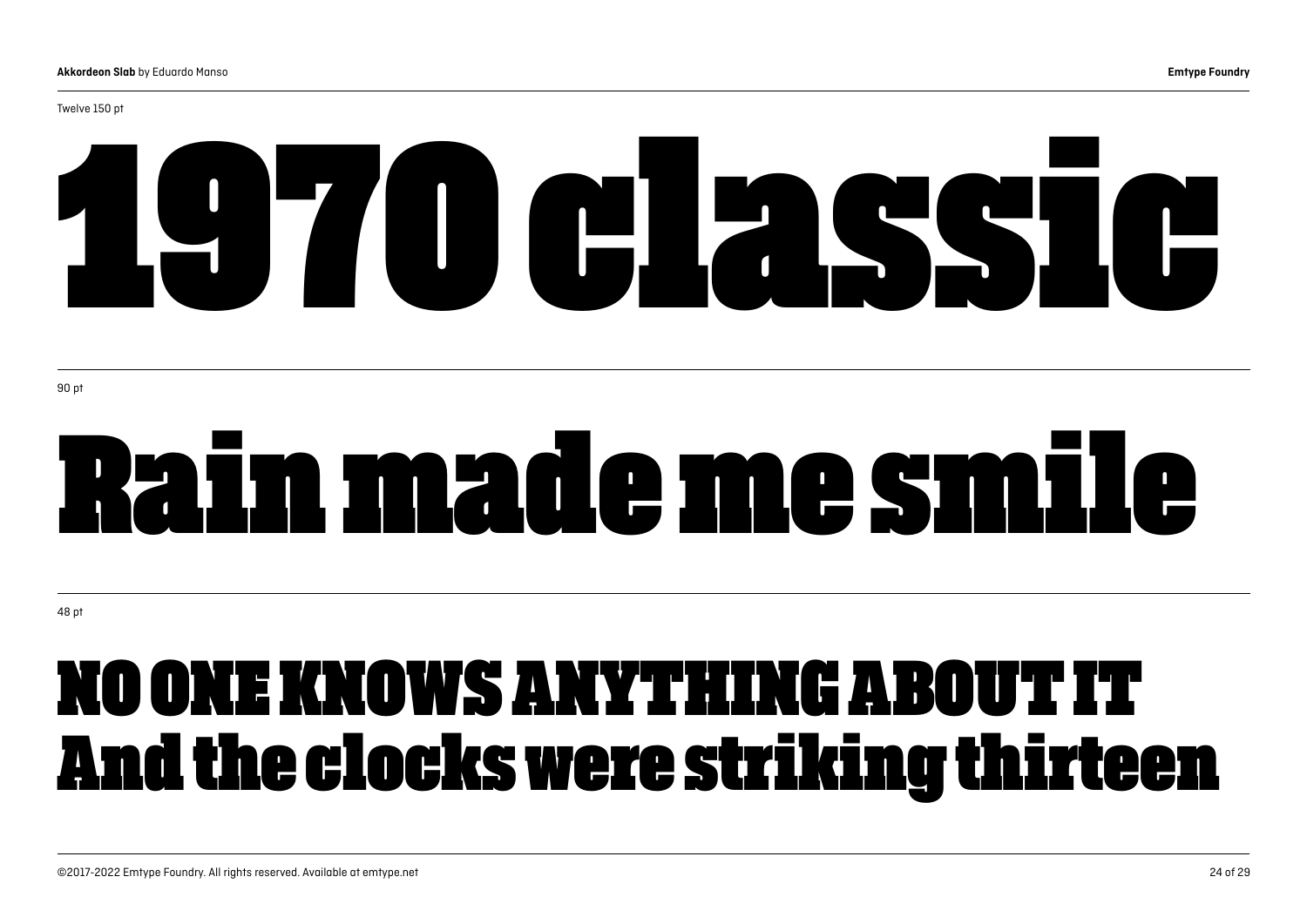#### Thirteen 150 pt

# 235 friends

# Is the central piece

48 pt

### DISCOVER A STORY IN A CUP OF TEA Created by radically brave artists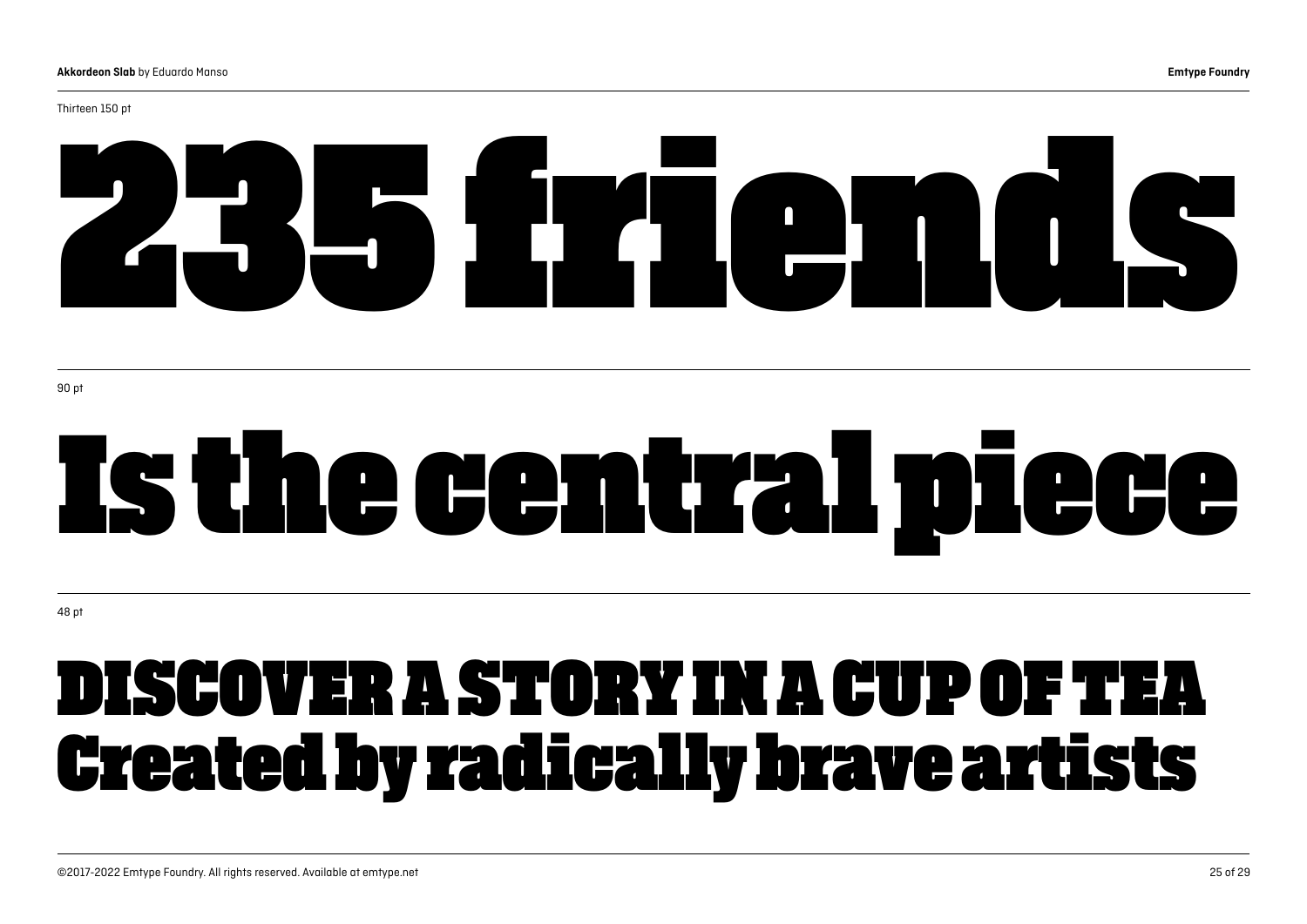# Barcelona.

90 pt

# World Cup 1986

48 pt

### VOTED GOAL OF THE CENTURY Chisel and scalpel of ancestors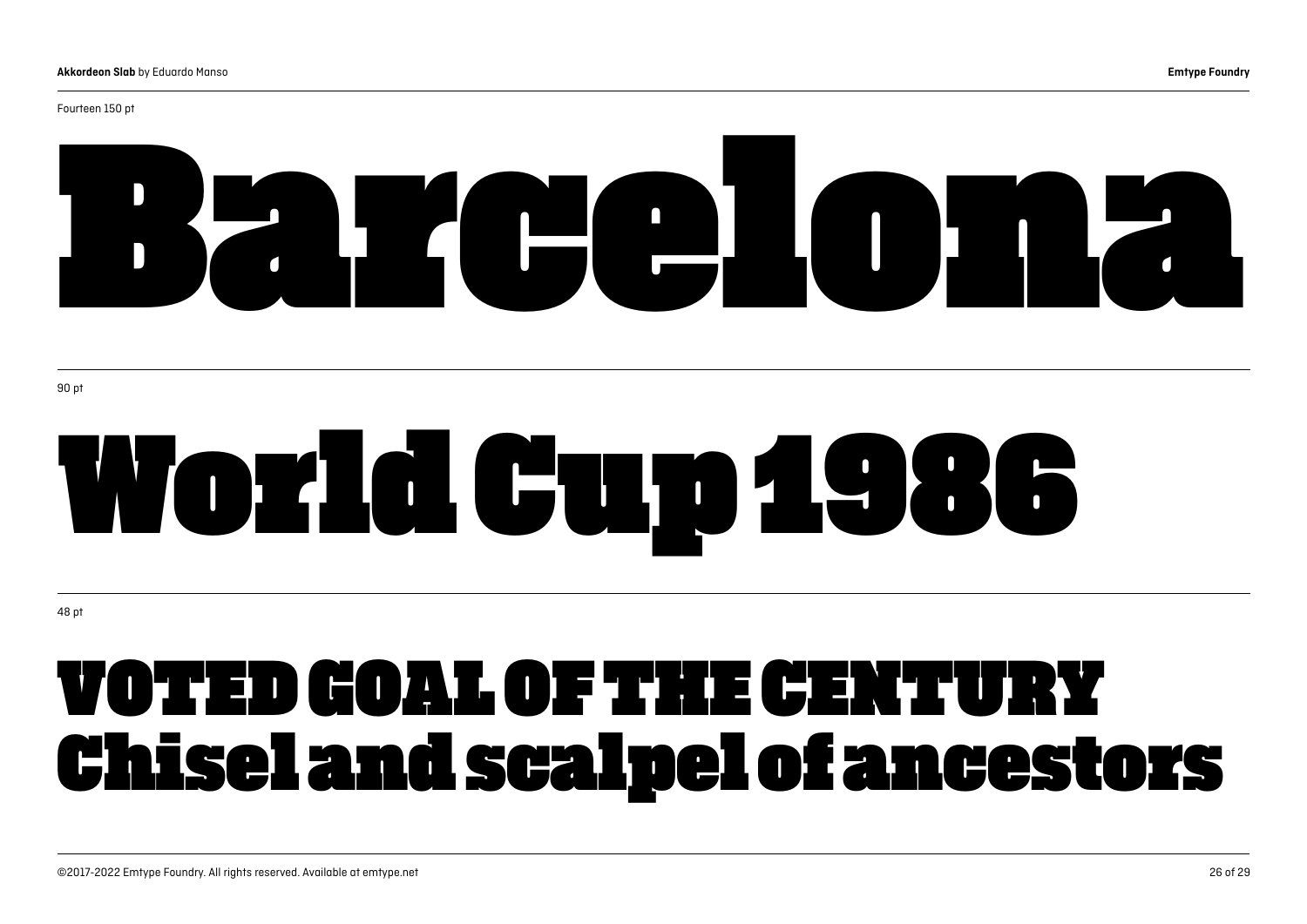Complete character set Ten 33 pt

#### ABCDEFGHIJKLMNOPQRSTUVWXYZ abcdefghijklmnopqrstuvwxyz 0123456789

Latin accents

#### ÀÁÂÃÄÅĀĂĄĀÆÇĆĈĊČĎĐÈÉÊËĒĔĖĘĚĜĞĠĢĦĤÌÍÎÏĨĪĮIJĴĶĹĻĽĿŁÑŅŇ ÒÓÖÖÖÖÖŐØŒŔŖŘŚŜŞŠŞŢŤŦŢŬŰŰŰŰŰŰŰŰŰŲŴŴŴŸŸŶŹŻŻÞ àáããääããåaäæcćĉċč őøœŕrřśŝsšsi

Miscellaneous

#### 0123456789&\$£€¥ƒ¢%‰½¼¾+−=÷×<>±≤≥≠π∏∂√∞∫∑◊ΩΔμl @()[]{}/|\;?¿!.......",,,...--«»<>#@®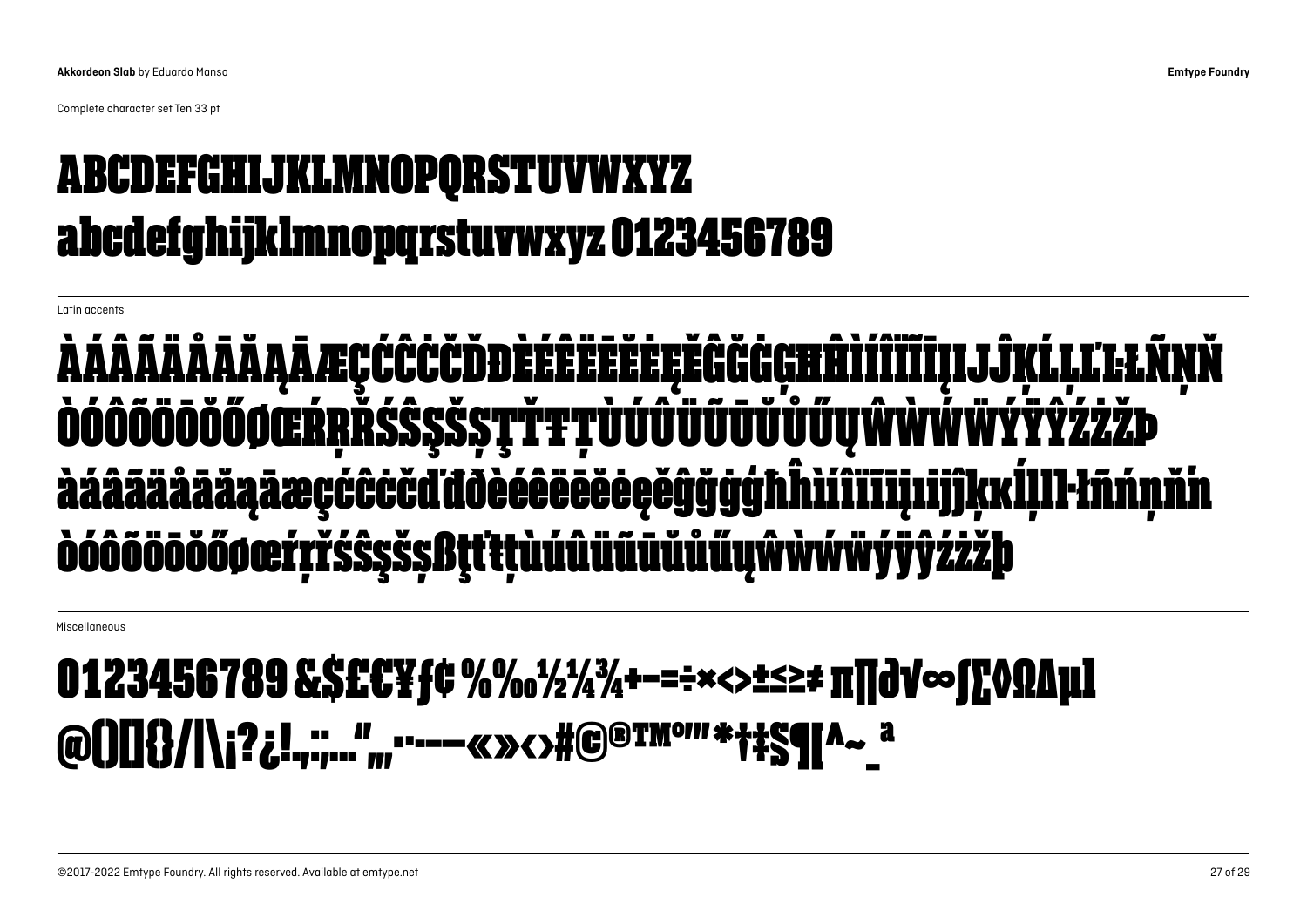#### **Akkordeon Slab** by Eduardo Manso **Emtype Foundry**

#### About the font **Licenses** info

Akkordeon Slab is the next step in a series of ultra display typefaces. The new Slab version shares the same skeleton and spirit as the original Akkordeon, putting the same concepts into a different shape. Akkordeon Slab provides a stronger voice that enriches the whole family, becoming especially suitable for sports, business, fashion or any situation that requires impact headlines.

#### Languages

Akkordeon Slab support at least the following languages: Afrikaans, Albanian, Basque, Bosnian, Bulgarian, Catalan, Croatian, Czech, Danish, Dutch, English, Esperanto, Estonian, Filipino, Finnish, French, Galician, German, Hungarian, Icelandic, Indonesian, Irish, Italian, Javanese, Kurdish, Latin, Latvian, Lithuanian, Malay, Maltese, Moldovan, Norwegian, Polish, Portuguese, Romanian, Scottish Gaelic, Serbian, Slovak, Slovenian, Somali, Spanish, Suahili, Swedish, Tagalog, Turkish, Welsh, Zulu.

**Desktop** For use on a desktop computer. Including the most common uses, both personal and commerical, for use in desktop applications such as Adobe Photoshop, Adobe InDesign and Microsoft Office. Desktop licenses are based on the number of computers in which the font will be installed.

**Webfont** For a website or web application. A webfont license allows to embed the font into a website, so that it can be displayed on any browser. The license is based on a monthly pageview allowance for the webfonts. One time fee, this license does not need to be renewed if the site remain within that monthly pageviews.

**ePub** For use on an electronic publication. The license allows to embed the font in an electronic publication such as digital books, magazines, newspapers. An ePub license is based on the number of publications in which the font is used and each issue counts as a separate publication.

**App** For a mobile app for iOS, Android or Windows Phone, the license allows to embed the font in the mobile application's code. Licenses are purchased based on the total number of different apps created.

**Server** For use on sites, web apps, or services that allow a non-licensed user to utilize the font to create a personalized product. This license is valid for one year and is renewed each year that the font remains in use. A font downloaded with this license cannot be used in Software as a Service.

#### **Original release date** July 2017

#### **14 styles**

One, Two , Three , Four , Five , Six, Seven, Eight, Nine, Ten, Eleven, Twelve, Thirteen & Fourteen.

#### **Formats**

OpenType (OTF) Embedded OpenType (EOT) TrueType web (TTF) [Web Open Font](https://ca.wikipedia.org/wiki/Web_Open_Font_Format) (WOFF) [Web Open Font 2](https://ca.wikipedia.org/wiki/Web_Open_Font_Format) (WOFF2)